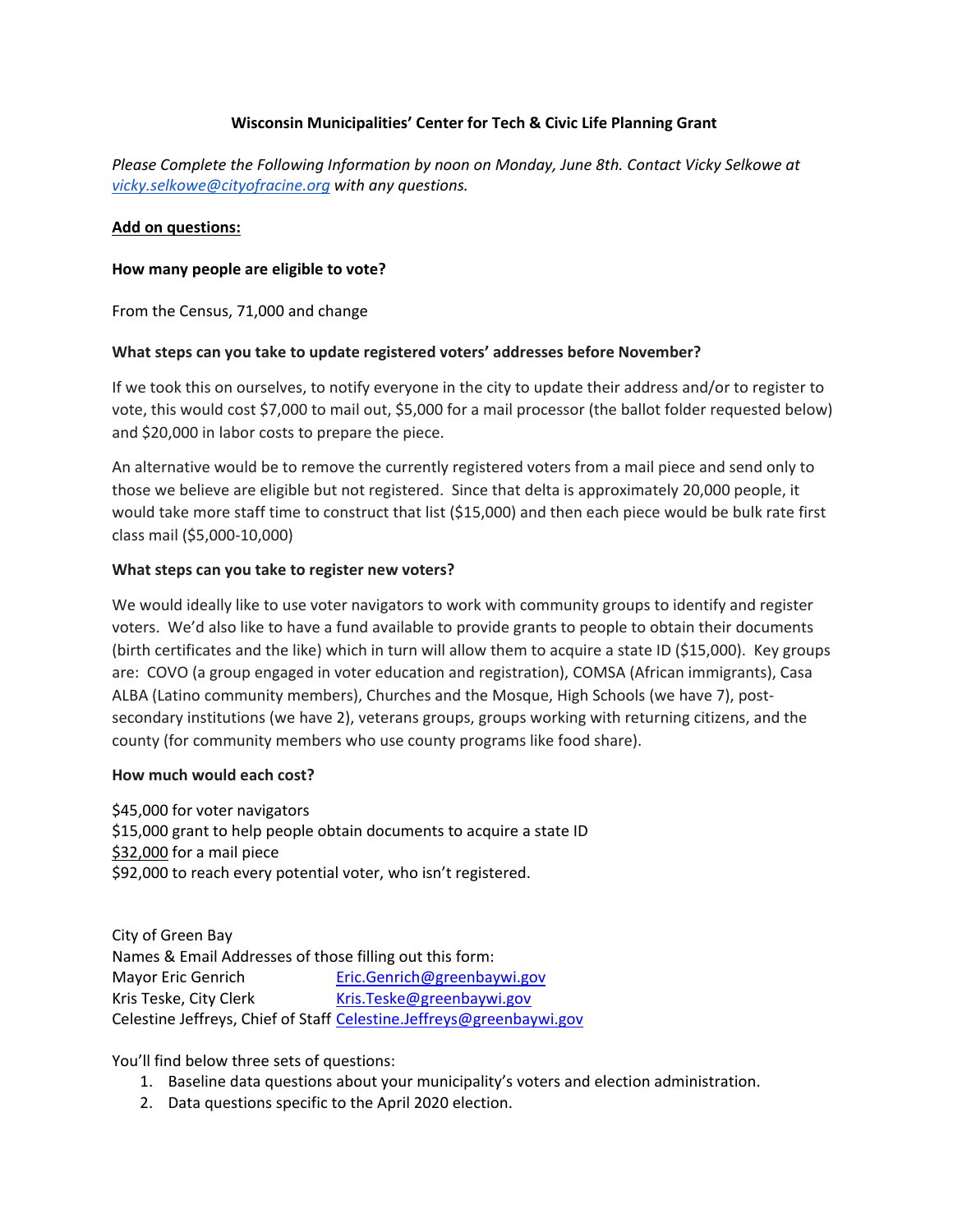3. Open-ended questions related to your municipality's plans, needs, and budget estimates for a variety of activities related to the remaining elections in 2020.

We understand that these are a large number of questions and data requests; we estimate that completing this information will take each municipality between 2-4 hours to respond. Your efforts to provide thorough information will enable a more robust plan to be developed for all five of our communities. Our full plan is due back to the Center for Tech & Civic Life on June 15th.

## **Part 1: Baseline Data Questions about Voting in Your Municipality**

| # of Registered Voters in the Municipality as of 6/1/2020                                    | 52064     |
|----------------------------------------------------------------------------------------------|-----------|
| # of Estimated Eligible Voters in the Municipality                                           |           |
| # of voters on permanent absentee ballot list prior to 2/18/2020                             | 1628      |
| # of registered voters with sufficient photo ID on file as of 6/1/2020                       | 6016      |
| # of voters on permanent absentee ballot list as of 4/7/2020                                 | 4306      |
| # of voters who have requested absentee ballots for August 2020 election as of 6/1/2020      | 5162      |
| # of voters who have requested absentee ballots for November 2020 election as of<br>6/1/2020 |           |
| # of FTEs regularly engaged in election administration                                       | 5         |
| # of polling locations regularly utilized                                                    | 31        |
| # of poll workers regularly engaged on election day                                          | 380*      |
| Total 2020 budget for all elections                                                          | \$329,820 |

**\*This very on the type of election.**

#### **Part 2: Data Specific to the April 2020 Election in your Municipality**

| # of voters who requested absentee ballots                                                        | 15,509                          |
|---------------------------------------------------------------------------------------------------|---------------------------------|
| # of voters who returned absentee ballots by deadline                                             | 12,456                          |
| # of absentee ballots successfully cast                                                           | 11,928                          |
| Estimated % of absentee requests not able to be fulfilled due to lack<br>of/insufficient photo ID | We don't keep track<br>of this. |
| # of absentee ballots rejected due to incomplete certification                                    | 312                             |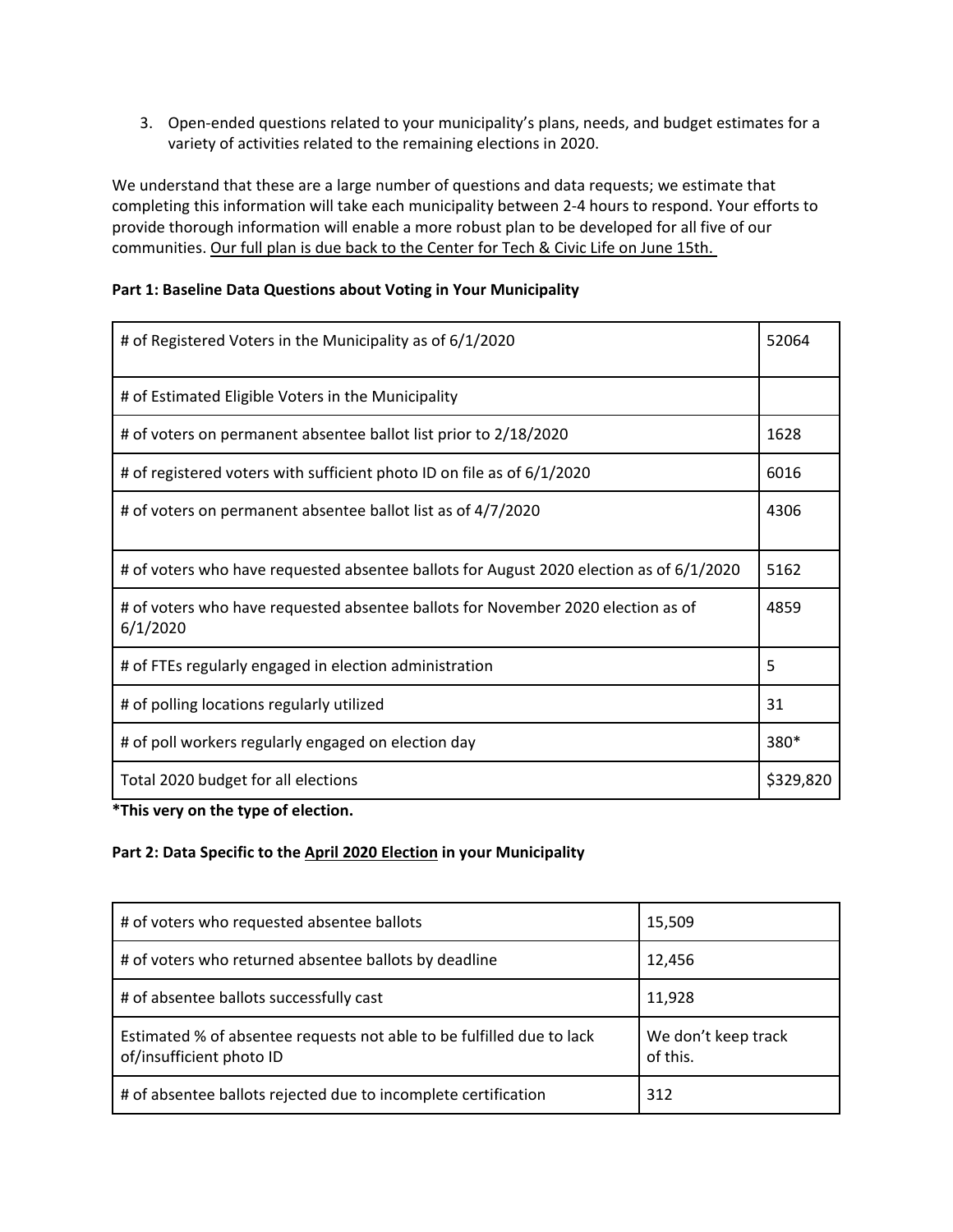| # of new voter registrants between Feb 1 - April 6, 2020 (not EDR)                                                                                                             | 2176                                                                       |
|--------------------------------------------------------------------------------------------------------------------------------------------------------------------------------|----------------------------------------------------------------------------|
| # of voters who successfully completed EDR                                                                                                                                     | 227                                                                        |
| Estimated % of absentee ballots returned by secure drop-box or drop-off                                                                                                        | We didn't keep track.                                                      |
| # of secure drop-boxes used                                                                                                                                                    | $\mathbf{1}$                                                               |
| # of early voting sites                                                                                                                                                        | $\mathbf{1}$                                                               |
| # of days of early voting                                                                                                                                                      | 12                                                                         |
| # of voters who voted in-person early absentee                                                                                                                                 | 778                                                                        |
| If applicable, # who voted in-person early by site and # of early voting<br>sites                                                                                              |                                                                            |
| Did your municipality utilize drive-thru ("curbside") voting on Election<br>Day? (yes or no, and if yes, provide estimated # of voters who utilized<br>this option)            | Curbside yes<br>Approx. 10<br>See Curbside/Drive-Thru<br>Voting on page 5. |
| Did your municipality utilize drive-thru ("curbside") voting for in-person<br>early voting? (yes or no, and if yes, provide estimated # of voters who<br>utilized this option) | Curbside yes - 0                                                           |
| # of additional staff who assisted with election-related efforts                                                                                                               | City Staff 86                                                              |
| # of polling locations stood up on Election Day                                                                                                                                | $\overline{2}$                                                             |
| \$ amount spent on PPE for all April election-related efforts                                                                                                                  | \$2122 + supplies from the<br><b>WEC</b>                                   |
| # of poll workers utilized                                                                                                                                                     | $19 +$ volunteers<br>To direct voters &<br>sanitize.                       |
| # or % of poll workers who had never worked an election before                                                                                                                 | $\mathbf{1}$                                                               |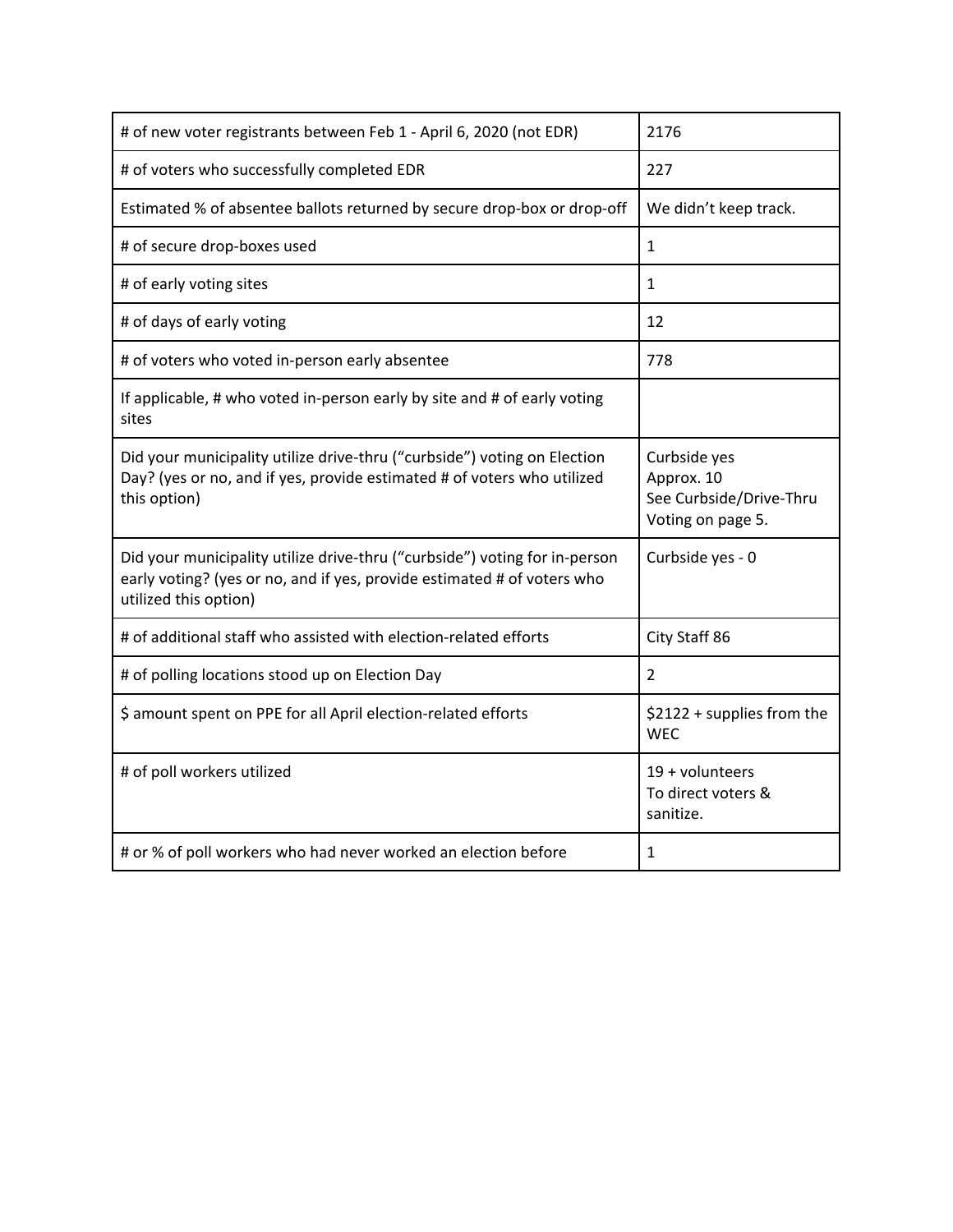## **Part 3: Planning & Needs for August & November 2020 Elections**

 These questions are more qualitative - please feel free to add additional brief commentary or explanation as

 Necessary. Please provide your most accurate estimates but don't be constrained by current budget

 realities. Imagine the most robust effort(s) you municipality wants to engage in this year and provide your

 best available cost and staffing estimates to make that effort a success. Wherever possible, please detail

the expected impacts on your planned activities on voters.

## **Absentee, Vote by Mail:**

1. Does your municipality have a goal for how many/what percent of your voters you would like to vote absentee by mail in August and November 2020? If yes, what is that #/%?

Yes, we would like our 100% of our currently registered voters to vote absentee by mail.

2. Is your municipality planning to mail all registered or eligible voters absentee ballot request forms (if the WEC does not do so)? If so, please describe your plan - for example, are you planning to mail to all households? Just registered voters? Just voters with photo IDs on file? Are you planning this for both August and November or just November? Please describe your plan and your estimated costs for these mailings.

If the WEC does not mail request forms, we could accomplish that task, for all currently-registered voters. I would say that we would absolutely be prepared for this in the November election, but not for August. As for new registrants, we would work with community groups, the school district and the post-secondary institutions to identify those who need to both register by mail and then vote absentee.

3. How many secure drop-boxes would you like to have for the August and November 2020 elections for voters to be able to most easily return absentee ballots, and what is the estimated cost for that # of drop-boxes?

The most secure locations for drop-boxes, other than city hall, would be the transit center and a couple of fire stations. \$5,000 for cameras, \$2700 for additional boxes at three locations = \$23,100. If we were to expand that for improved voter access, we would look for 10 drop-boxes. They could be located at City Hall, the libraries located in the City, near public transportation pickups in the City, GB police community buildings, major grocery stores, gas stations, University of Wisconsin Green Bay, and NWTC. Approximate cost per drop box \$900, or \$9,000. We would need to find a way to secure the drop boxes.

4. Describe what additional staffing your municipality would need to process a higher number/percentage of absentee ballots, and provide an estimated cost for those additional staff hours.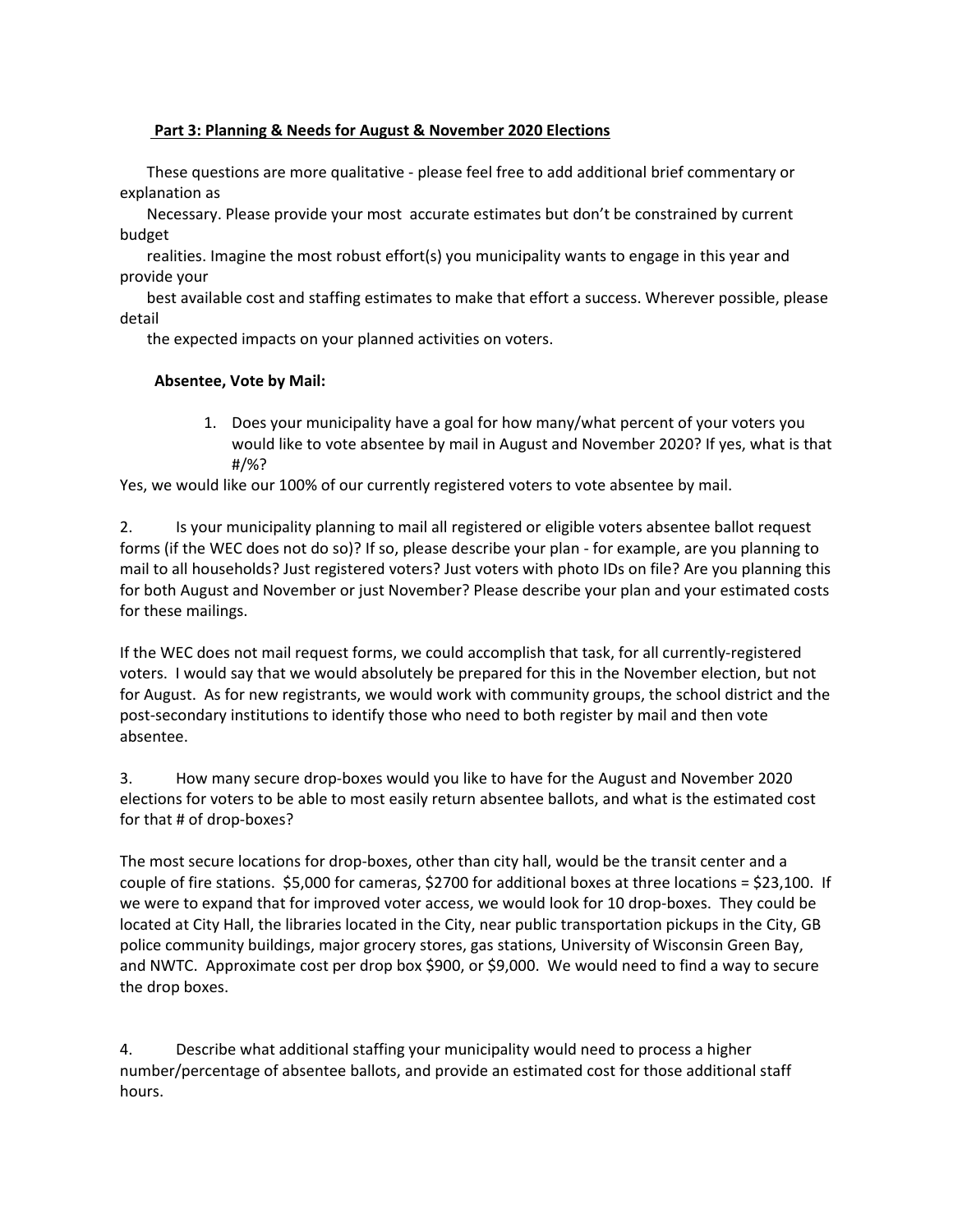We have already started recruiting city workers to help process absentee ballots. We need 45 additional staff beforehand for processing absentee requests, which includes approving the request, print a set of labels, putting labels on the envelopes, initialing and folding the ballots, inserting the ballot and instructions in the envelope and logging the ballots in when received back from the voter. It would be useful to supplement these workers' salaries or to hire temporary help to answer phones and the like. Temporary help to supplement support staff work would cost \$10,000. Election Day we need 45 staff to open the envelopes, process the ballots, and insert into the tabulator. After the election to enter voter registrations would be 10 additional people. Approximate cost \$140,000.

Furthermore, a high-speed tabulator would be of great benefit in counting the absentee ballots on election day. The cost of a high speed tabulator is \$62,000, a ballot opener and ballot folder is \$5,000 and additional staff (or city staff) to process the ballots would cost \$5,000, for a total of \$82,000.

Total cost: \$232,000

5. What outreach would you like to do to inform voters about how to correctly fill out their absentee ballot application & envelope and comply with photo ID & witness signature requirements? (i.e. mailings - in more than one language? Website updates? Advertising? Paid social media posts? Phone calls from staff to assist voters? etc.) Describe the voter education/outreach efforts you'd like to engage in and provide an estimated cost.

We would like to reach voters/potential voters by "every door direct mail," targeted mail, geo-fencing, posters (billboards), radio, television and streaming-service PSAs, digital advertising, robo calls and robo texts. The languages most needed in Green Bay are Spanish, Hmong and Somali. The estimated cost for all of these services for the August and November elections is \$50,000.00

Additionally, it would be beneficial to employ "voter navigators" to help residents complete their ballots or to offer a witness signature. Voter navigators would be limited term employees. They can help voters and then also be trained to be election inspectors. 3 voter navigators working 40 hours a week for 25 weeks at \$15/hour (\$1-\$2 more per hour for bilingual navigators) = \$45,000.00

6. What would you like to do to assist absentee voters with compliance with the photo ID requirement, and what is needed cost-wise to accomplish this?

We didn't hear from potential voters who didn't possess a photo ID, although we know there are many voters who are disenfranchised because they lack the documents, access, funds and time to obtain a state photo ID.

The other issue with absentee voters' photo ID requirement is that they don't have the technology to provide a copy, either paper or digital, to accompany their application.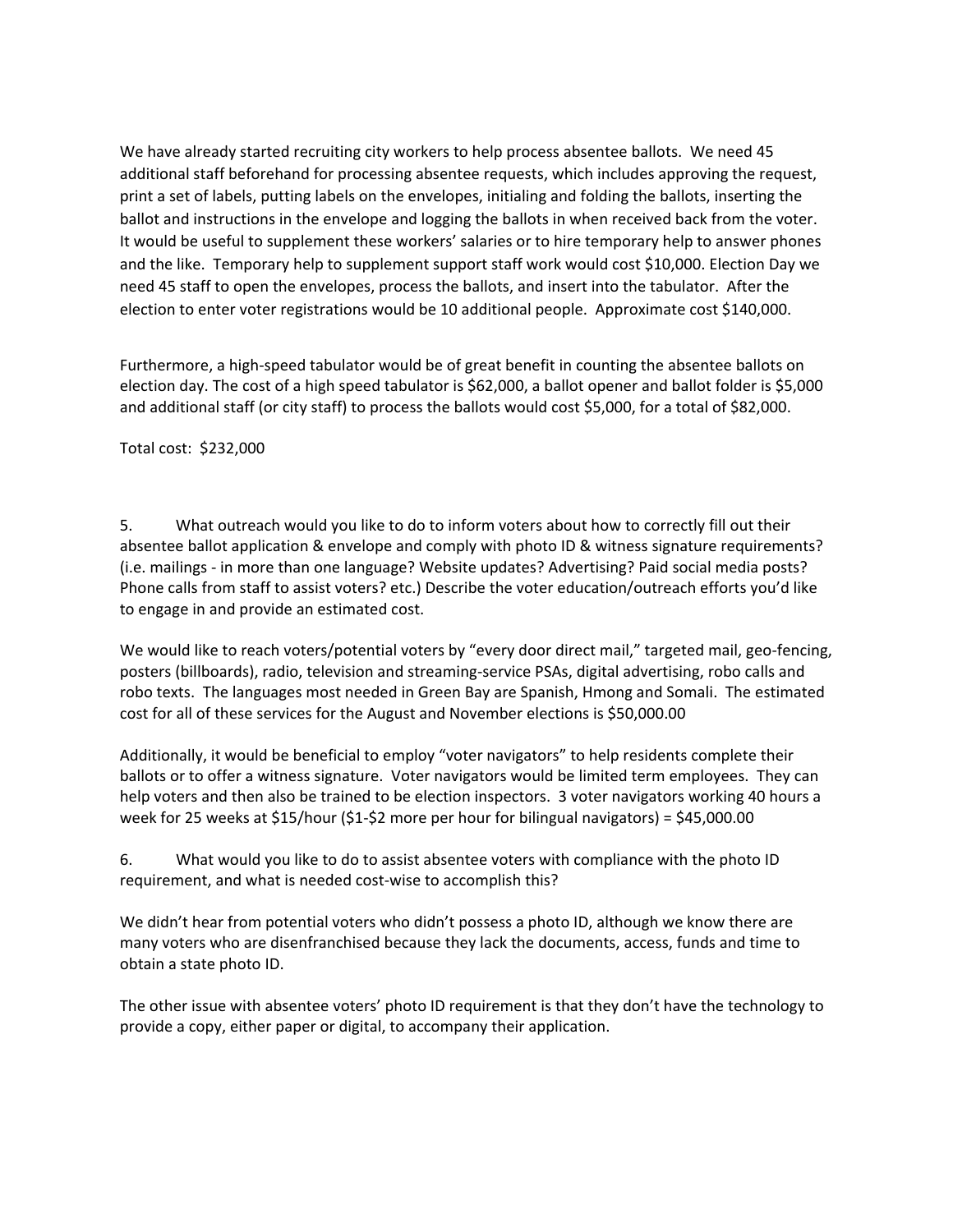We could also use advertising and paid social media to instruct voters in uploading a photo ID.

7. What other activities or efforts would your municipality like to engage in to expand absentee voting in the remaining 2020 elections, and what resources (including but not limited to staffing, postage, printing, copying, training, advertising, signage, translation, etc. etc.) do you need to accomplish that?

Advertising, mailing to every citizen information on voting, paid social media, posters, and billboards.

## **Curbside/Drive-Thru Voting:**

1.If your municipality utilized drive-thru voting in April 2020, provide a little more detail about how it was utilized, how much it cost to implement, and how many voters voted in this way. (i.e. did you use it for in-person early voting? On Election Day?) What, generally, was the community's response to curbside voting?

We didn't use drive-through voting in April.

We had curbside voting not drive-thru voting. Curbside voting for the City of Green Bay is defined by the Wisconsin State Statutes. Curbside voting is if you cannot enter the polling place or absentee voting location due to disability. A person needs to notify a poll worker in the polling place they need to curbside vote. They can have someone that brought them there enter the building and stand in line for them. When it's their turn 2 poll workers go out to assist the voter in the car. We do use this for in-person voting and on Election Day. We had approximately 10 do curbside voting. There were some that wanted Drive-Thru Voting which we didn't do.

2. Does your municipality plan to use drive-thru ("Curbside") voting in the August and or November 2020 elections? Why or why not? If yes, please provide some detail of your plan to utilize drive-thru voting in either of those upcoming elections and provide estimates of your staffing and budget needs for robust drive-thru voting in your municipality (including PPE, signage, publicity, advertising, tents, supplies for poll workers, poll worker training, and any other costs you would incur.)

We have not conducted drive-through voting, but it would take (per location)

- Commandeering of parking lots, which means relocating some parking patrons (lost revenue)
- Tents w/ fans or heaters (\$2,000)
- Pens that work in the cold (\$500)
- Chairs for poll workers (\$50)
- We can obtain cones and signage from our public works department (no cost)
- Advertising to inform voters of the addition--\$4000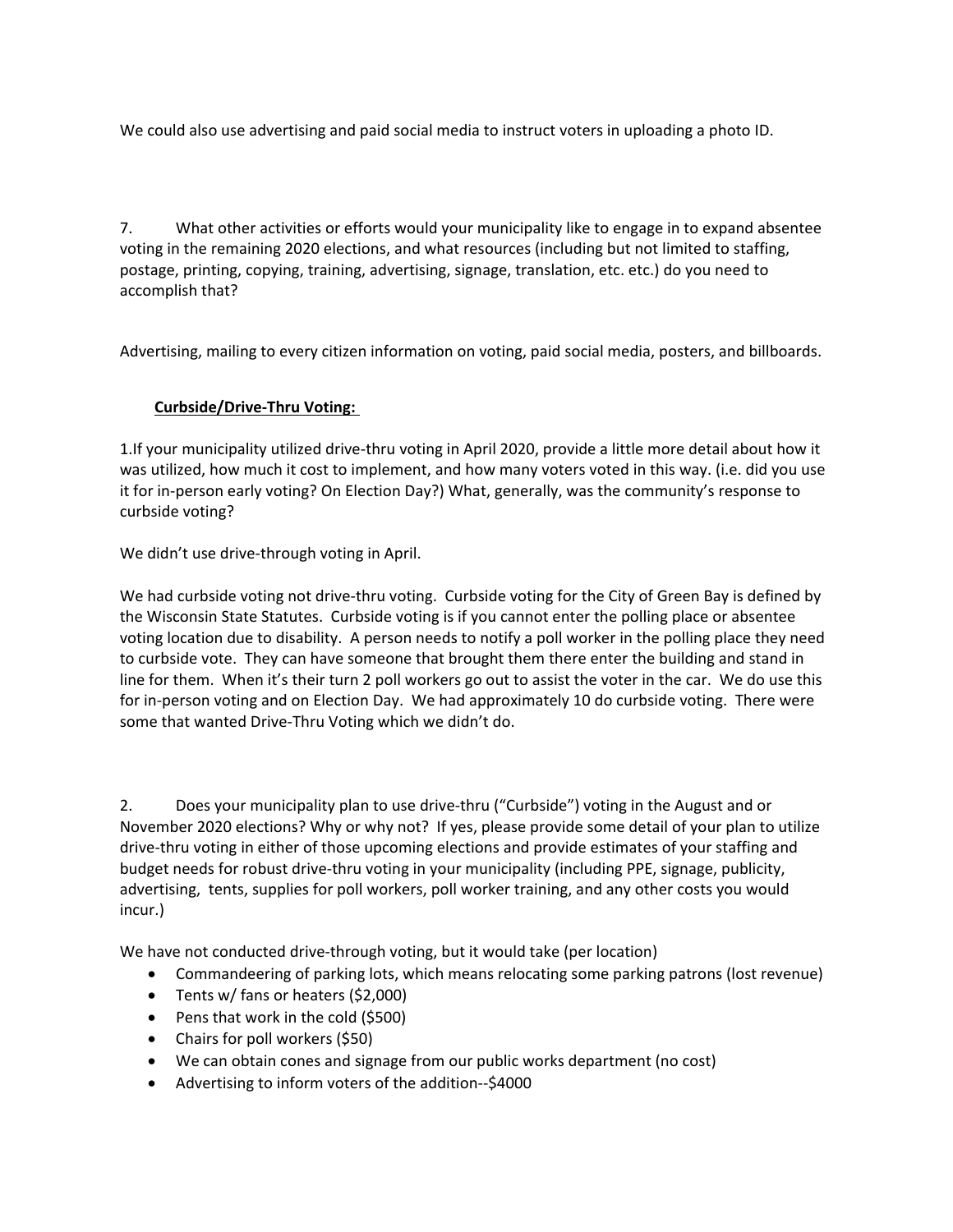## **Early Voting Sites & Expanded Hours Early-Voting:**

1. Does your municipality have a goal for how many/what % of voters you would like to vote early in August and November?

For August and November, we would like to move forward with expanding the number of EIPAV (early in-person absentee voting) locations. We are hampered by two things: qualified additional staff to run additional EIPAV locations and available space. Ideally, we'd like most of our "early" votes to be absentee by mail. Given the pandemic, the percentage of early in-person votes should be around 5%.

2. How many early voting locations would you like to stand-up for August and November elections and for how many days prior to the election? Where will they be and why those locations? Please describe your ideal early voting plan for the remaining 2020 elections and estimated costs and staffing needs, including staffing costs, publicity, materials for each location, signage, PPE, processing costs for your office, etc.

We have not yet implemented a plan to expand the number of EIPAV locations due to lack of equipment and staff. Ideally, we would have at least 3 early voting locations: east, west, and city hall. Ideal locations for early voting could include UWGB on the east side and NWTC or an Oneida Nation facility on the west side. Each site will require the purchase of an Express Vote machine at a cost of ~\$7,000 plus staff costs of approximately \$5,000 for a total need of almost \$20,000.

3. Would you like to be able to offer weekend and evening hours for early voting in 2020? If so, please detail how many hours of weekend and evening voting hours you would like to offer for the remaining 2020 elections and detail the costs and staffing needs associated with offering those evening & weekend early voting opportunities, making sure to include specifics on how staffing costs, publicity, signage, materials for each location, and processing costs for your office of those ballots cast early.

We are already offering weekend and evening hours in the two weeks leading up to the election. Here is the schedule two weeks before the election the hours are:

Monday 8 a.m. to 4:30 p.m. Tuesday 8 a.m. to 4:30 p.m. Wednesday 8 a.m. to 6:30 p.m. Thursday 8 a.m. to 6:30 p.m. Friday 8 a.m. to 4:30 p.m. Saturday 10 a.m. to 4 p.m.

Monday 8 a.m. to 4:30 p.m. Tuesday 8 a.m. to 4:30 p.m. Wednesday 8 a.m. to 6:30 p.m.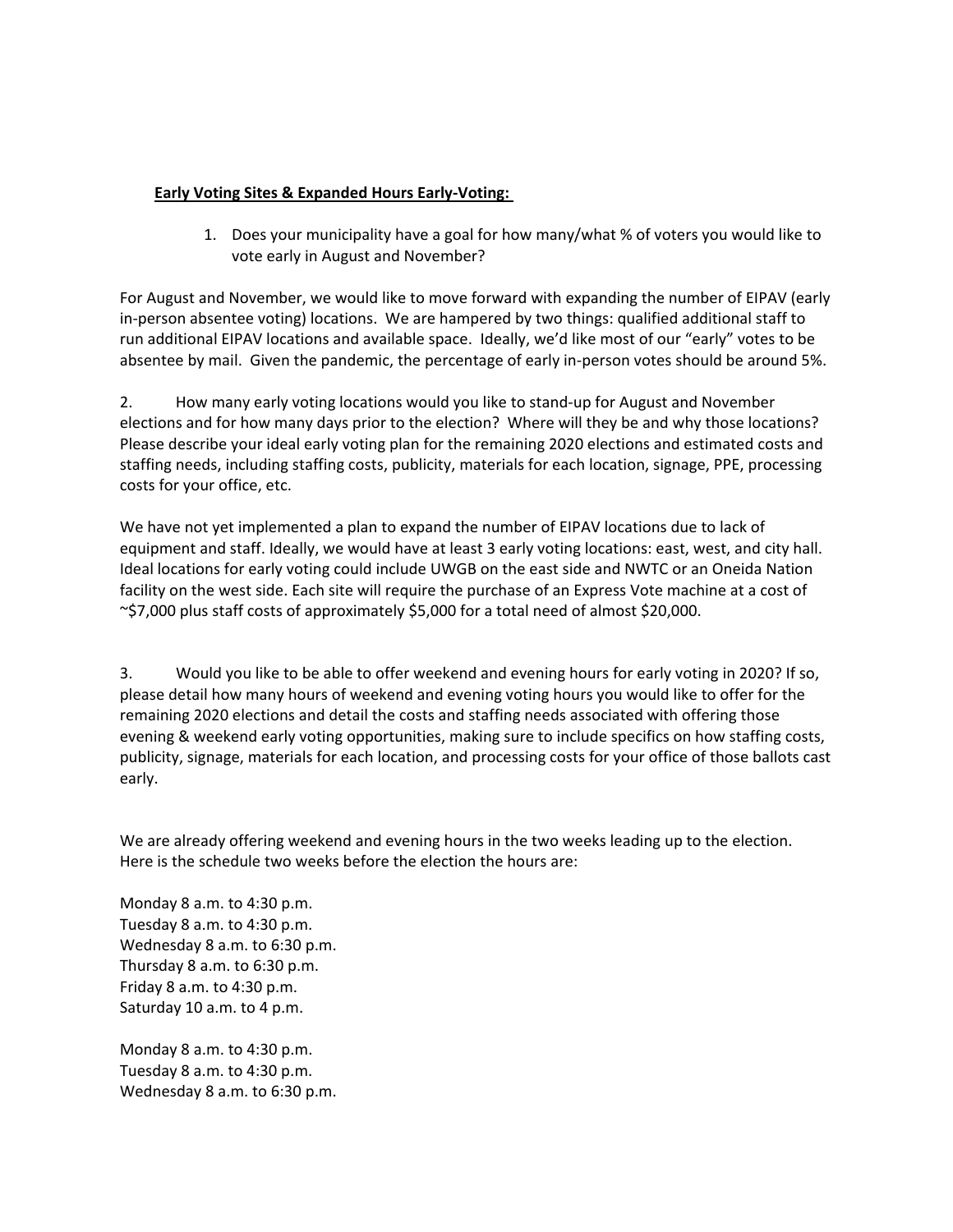Thursday 8 a.m. to 6:30 p.m. Friday 8 a.m. to 4:30 p.m. Saturday 10 a.m. to 4 p.m. (Voting only – no voter registrations taken)

4. What other ways/activities would your municipality like to pursue in the remaining 2020 elections to expand early voting, and what resources do you need to accomplish those plans? (including, but not limited to, staffing, printing, postage, signage, translation, advertising, processing, training, etc.)

#### **Equity & Voter Outreach, Particularly to Communities of Color:**

1. What specific outreach would your municipality like to do for the remaining 2020 elections to reach voters of color, including Spanish-speaking voters? Please describe the outreach you'd like to do to reach these voters (i.e. informational mailings, billboards, radio or print advertisements, social media advertisements, phone calls specifically about photo ID, text messages, virtual events, etc. etc.), what impact you think it might have on voter turnout, and provide estimated costs.

As with our plan above, we'd like to reach out to the Hmong, Somali and Spanish-speaking communities with targeted mail, geo-fencing, posters (billboards), radio, television and streaming service PSAs, digital advertising, robo calls and robo texts, as well as voter-navigators. We could also employ our voter navigators to have town halls, registration drives in trusted locations and conduct virtual events.

We believe this would establish trust and encourage voters from underrepresented groups to participate in greater numbers, especially as we look forward to the spring election in 2021. Our goal would be to increase voter participation in underrepresented groups by 25% for November.

We would like to have our printed advertising done in different languages.

2. Do you plan on getting ballots in different languages, and if so, which languages? What is the estimated number of ballots you would print in languages other than English and what is the estimated cost?

We'd welcome the opportunity to obtain ballots in different languages, specifically Spanish, and to a lesser degree Hmong and Somali. According to the American Communities Survey, about eleven percent of households speak a language other than English in the Green Bay area. We've never printed ballots in other languages, as we are hampered by the county's choice not to do so.

3. Did your municipality conduct an equity analysis of the April 2020 election? If so, what did the analysis indicate about how/if the COVID-19 pandemic affected different voting populations. (Share key findings, areas of concern, areas of encouragement, etc.) If your municipality did not conduct such an analysis, does the Clerk and Clerk's staff have general comments or observations about which demographic(s) of voters were impacted by the COVID-19 pandemic and how?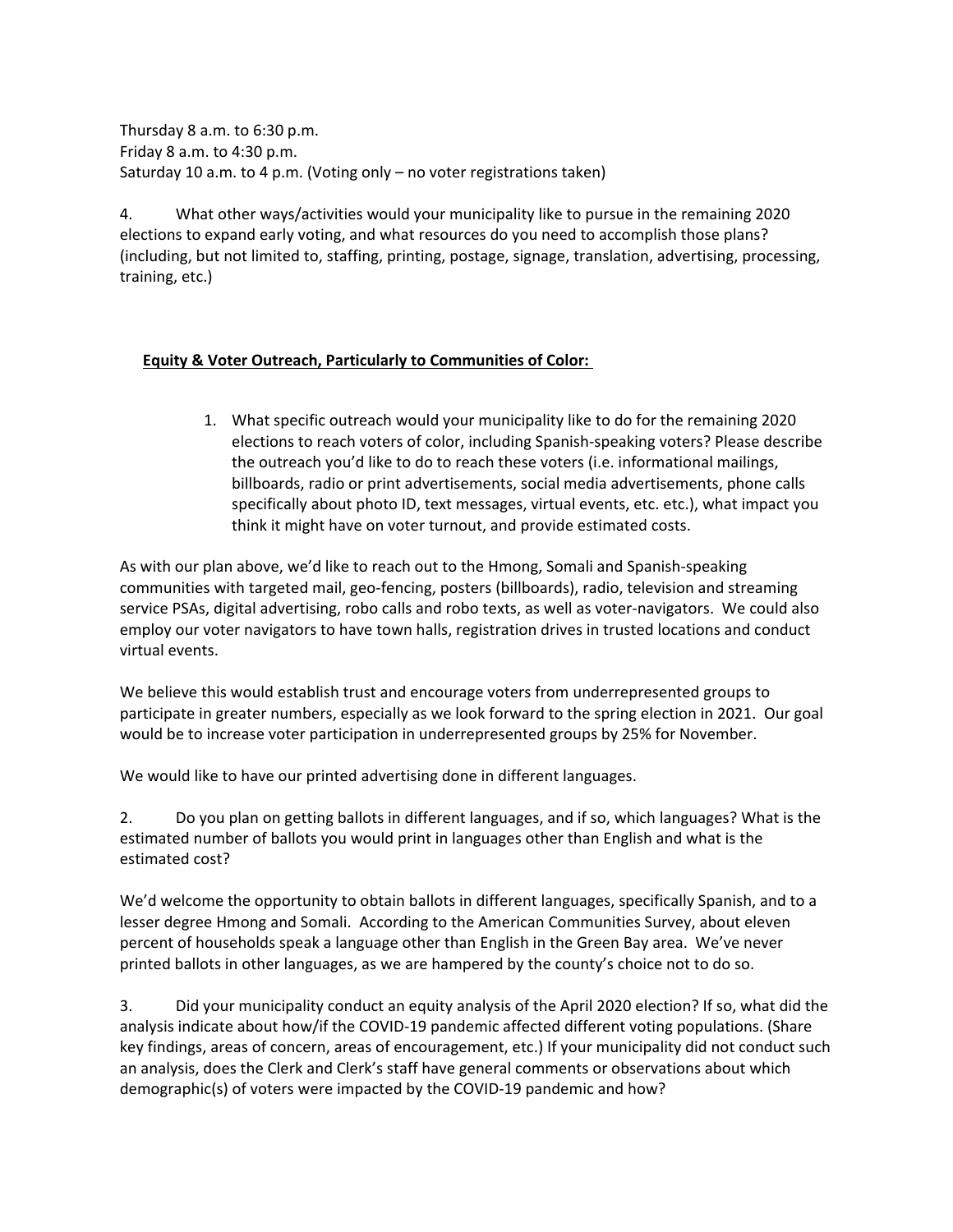We did not conduct an analysis of the April 2020 election.

4. What other activities would your municipality like to engage in to ensure that historically disenfranchised communities within your municipality are able to cast ballots in the remaining elections of 2020, and what resources would you need to accomplish those efforts/activities? (including, but not limited to, printing, postage, staffing, translation, advertising, processing, training, etc.)

We'd like to employ election inspectors who speak other languages. The resources we'd need are: translation services, increased salary for election inspectors who are bi-lingual, establishing EIPAVs in a trusted location for historically disenfranchised communities (such as our community resource centers). I've already discussed advertising above. The resources are focused on salaries for personnel, EIPAVs and for translation services. We'd need extra printing to ensure we have enough ballots at each EIPAV location and on election day.

The total cost for ballot access to historically disenfranchised communities is \$35,000.

5. What social media platforms do you intend to use for voter outreach? Do you intend to hire additional staff or communication specialists firms to assist with this outreach? If resources were available, what social media efforts would your municipality engage in for the remaining 2020 elections and what is your estimate of costs needed for that effort?

We would use Facebook, Facebook paid-advertising, twitter and Instagram, also in multiple languages. It would be very helpful to employ communications staff to conduct an outreach campaign, that salary range is \$18 - \$22 per hour, and would amount to an additional \$18,000 to \$25,000, leading up to the November election.

6. What other voter outreach would your municipality like to engage in for the remaining 2020 elections? (i.e. radio/print advertising, direct mail to all households, direct mail to all registered voters, billboards, direct text messages, virtual town halls, etc.) Please provide detail on the outreach you'd like to conduct, including the kind of messaging and targeting you'd like to include, and the estimated costs.

# **Poll Worker Recruitment, Training & Safety:**

1. To fully staff all of your desired polling locations on Election Day for both August and November 2020, how many poll workers do you need to hire? What is the estimated cost of that full poll worker staffing? Please be as specific as possible - i.e. how many chiefs do you need per location, how many poll workers per location, how many new election officials will be needed overall?

We need to hire approximately 268 poll workers (only 112 have signed up) as of 6/4/2020. For one election we need 46 Chief Inspectors-47 wards, 6 wards-9 Election Inspectors, 1 ward-8 Election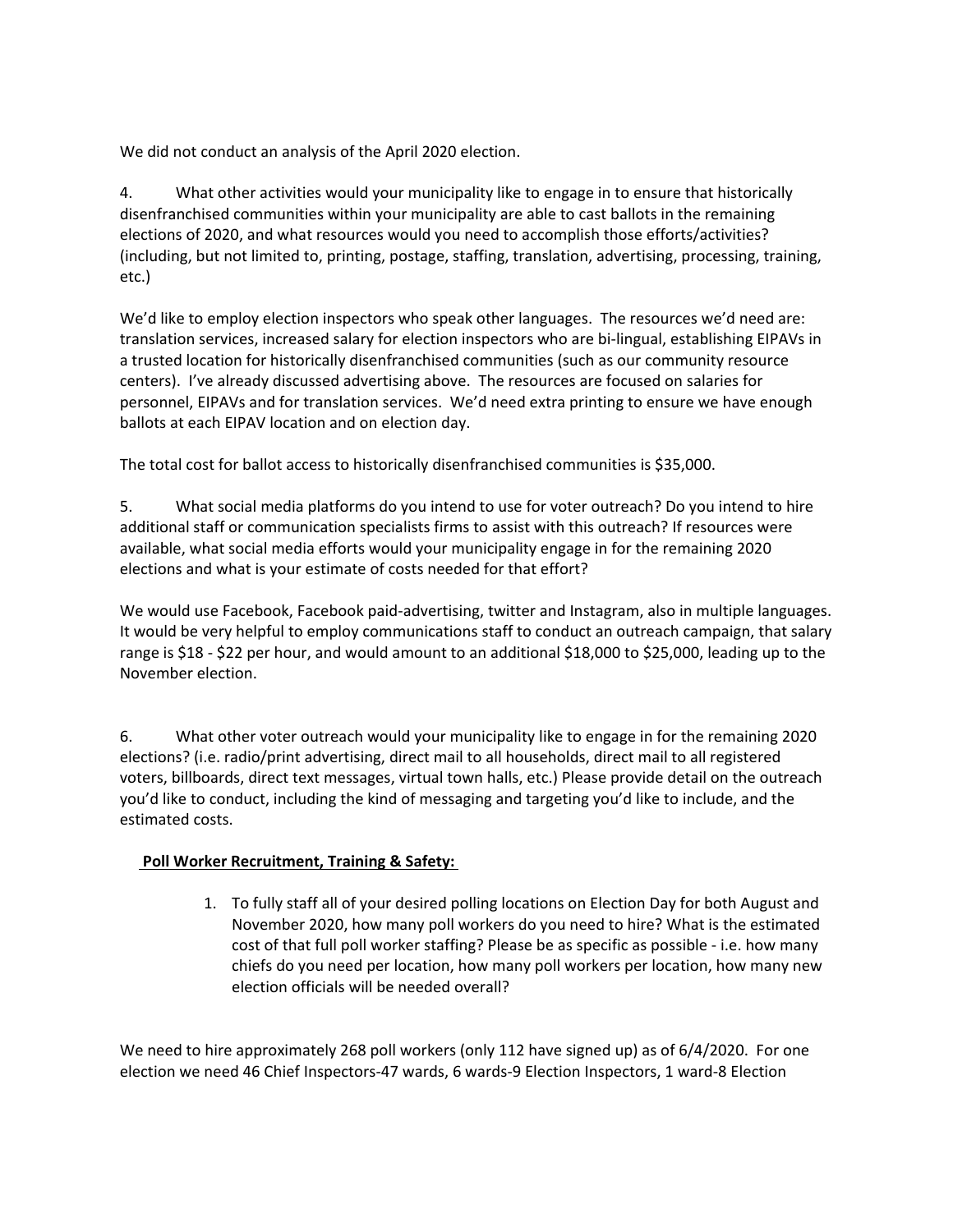Inspectors, 39 wards-7 Election Inspectors and 45 Election Inspectors for Central Count. That is a total of 380 workers per election which costs \$56,330.

It would be beneficial to pay poll workers more than they are currently getting, to signify their importance in this process. We'd like to increase the salary by 50%, so adding an additional \$28,165 for each election.

2. Describe your ideal poll worker recruitment effort for the remaining 2020 elections and provide an estimated cost for that recruitment effort.

3. Describe the training you will need to provide to new poll workers for the remaining 2020 elections and provide an estimated cost for that training, including staff time, copying costs, website updates, etc.

Training will be done through the Wisconsin Elections Commissions website and our training manual. The cost will be approximately \$6,000

4. What additional activities would your municipality like to engage in for the remaining 2020 elections related to poll worker recruitment, training, and safety and what are the estimated costs for those efforts?

# **Election Days in August & November 2020:**

1. Assuming that Wisconsin is still in the midst of the COVID-19 pandemic during the August and November elections, please detail the PPE you will need for election day and the estimated costs.

We need masks, gloves, gowns, hair nets, face shields, (\$15,000) cough/sneeze guards (\$43,000), disinfecting supplies \$3,000.

Total cost (For two elections): \$79,000

2. How many election day polling locations would your municipality like to stand up on those 2 election days, if poll workers and PPE were procured? Please distinguish between August and November.

3. Would your municipality need additional resources for EDR on these Election Days, given social distancing, PPE, and potentially drive-thru voting? What resources would you need to have to enable robust EDR of voters at polling locations in August and November? (For example, do you need to design and print new handouts that describe EDR documentation/verification? Do you need to develop new large signage instructing voters on EDR - in multiple languages?)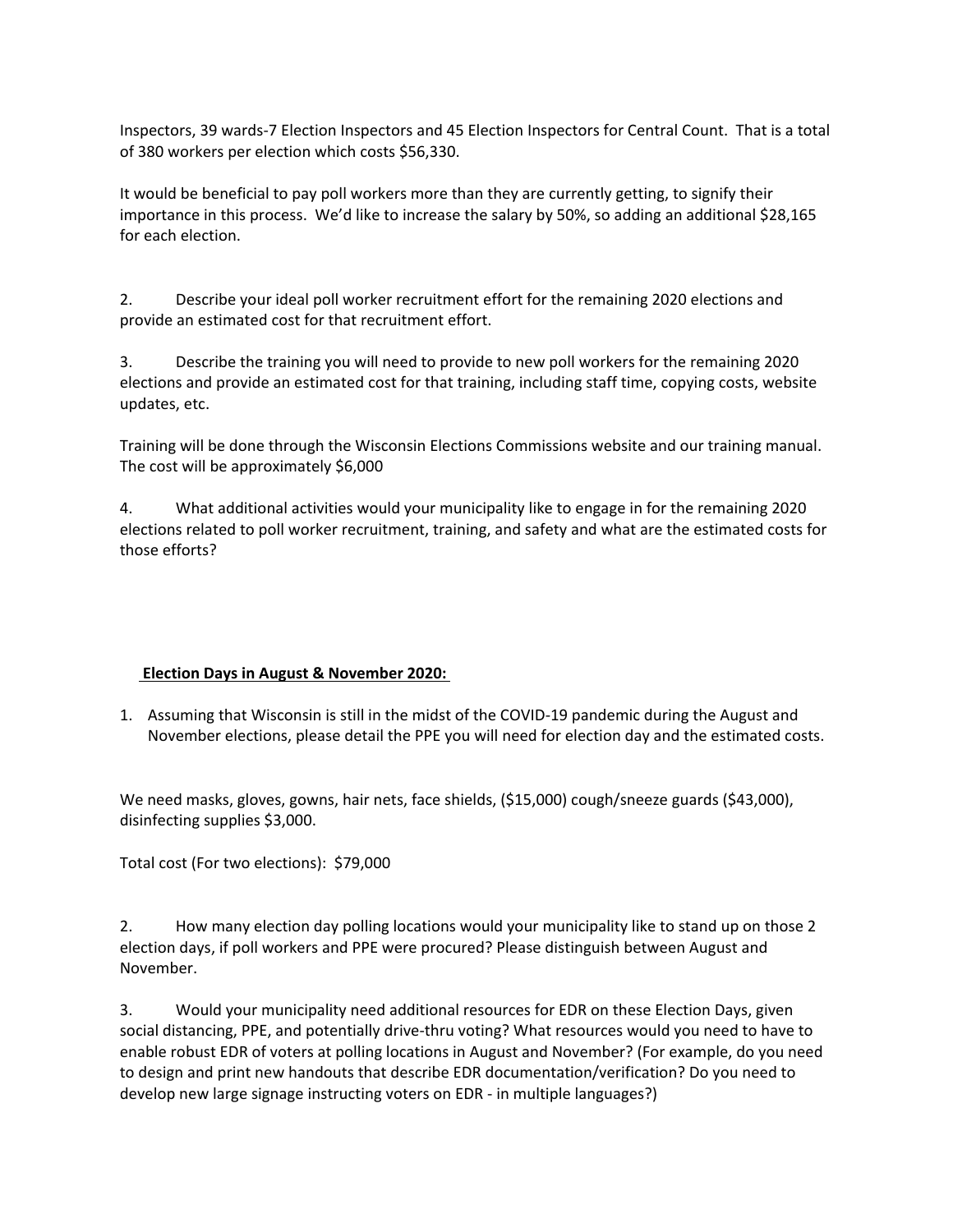4. Does your municipality plan to utilize electronic poll books for August and November elections? Do you have enough electronic poll books to use them at all desired election day polling locations? Detail how many new electronic poll books you would like to have for these remaining elections and all associated costs - including staff training, maintenance, security, etc. - for those electronic poll books.

We do not have electronic poll books but would love to have them. We would need 135 and they are approximately \$2100 apiece. Total \$283,500.

5. What additional activities would your municipality like to do for the August & November election days to ensure safe, secure, and fair elections, and what are the estimated costs for those additional activities?

I wish we had 4 gym size buildings to have for our elections. Each located in four areas of the City. It is getting harder to find places to use because people don't want people wondering in their building and some people don't want to vote in churches. My ultimate wish would be to have absentee voting through the mail. It would eliminate the need for polling locations, the need to make sure everything is compliant, and the huge number of poll workers needed. Voters are able to vote when they have the time in their own home. They have the ballot in front of them and can do research on the candidates.

# **Other:**

1. Please add any other activities that, if resources were available, your municipality would like to conduct in relation to the August & November 2020 elections to ensure that they are safe, inclusive, secure, and fair. Please include cost estimates for each of those activities.